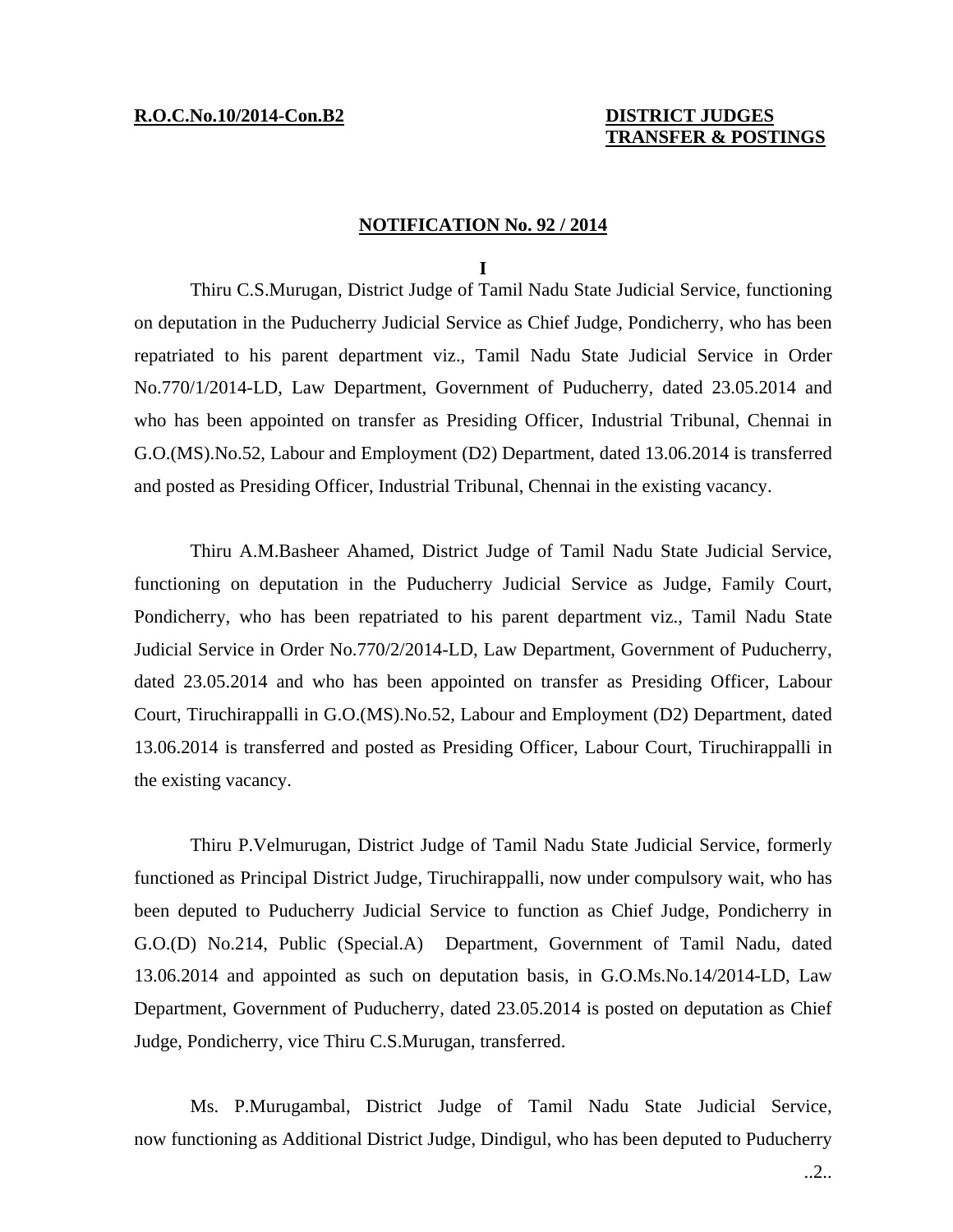Judicial Service to function as Judge, Family Court, Pondicherry in G.O.(D) No.214, Public (Special.A) Department, Government of Tamil Nadu, dated 13.06.2014 and appointed as such on deputation basis in G.O.Ms.No.15/2014-LD, Law Department, Government of Puducherry, dated 23.05.2014 is transferred and posted on deputation as Judge, Family Court, Pondicherry vice Thiru A.M.Basheer Ahamed, transferred.

 Thiru S.Baskaran, Principal Judge, Family Court, Chennai, who has been appointed on transfer as Presiding Officer, Principal Labour Court, Chennai in G.O.(MS).No.52, Labour and Employment (D2) Department, dated 13.06.2014 is transferred and posted as Presiding Officer, Principal Labour Court, Chennai vice Thiru K.Sivananthajothi, transferred.

 Thiru R.Sethumadhavan, District Judge, formerly functioned as Principal District Judge, Thanjavur, now under compulsory wait, who has been appointed on transfer as Presiding Officer, I Additional Labour Court, Chennai in G.O.(MS).No.52, Labour and Employment (D2) Department, dated 13.06.2014 is posted as Presiding Officer, I Additional Labour Court, Chennai vice Thiru D.Jayachandran, transferred.

 Thiru D.Jayachandran, Presiding Officer, I Additional Labour Court, Chennai is transferred and posted as Principal District Judge, Krishnagiri vice Thiru L.Yousuf Ali, transferred.

 Tmt. P.Geethanjali, Special District Judge, Special District Court to deal with MCOP Cases, Salem, who has been appointed on transfer as Presiding Officer, Labour Court, Coimbatore in G.O.(MS).No.52, Labour and Employment (D2) Department, dated 13.06.2014 is transferred and posted as Presiding Officer, Labour Court, Coimbatore in the existing vacancy.

#### **II**

 Thiru V.Ramasamy, District Judge, formerly functioned as Sessions Judge, Sessions Court for Exclusive Trial of Bomb Blast Cases, Chennai at Poonamallee, now under compulsory wait, who has been appointed on transfer as Judge, I Additional Special Court for exclusive trial of cases under N.D.P.S.Act, Chennai in G.O.(2D).No.201, Home (Courts.II) Department, dated 13.06.2014 is posted as Judge, I Additional Special Court for Exclusive trial of cases under N.D.P.S. Act, Chennai in the existing vacancy.